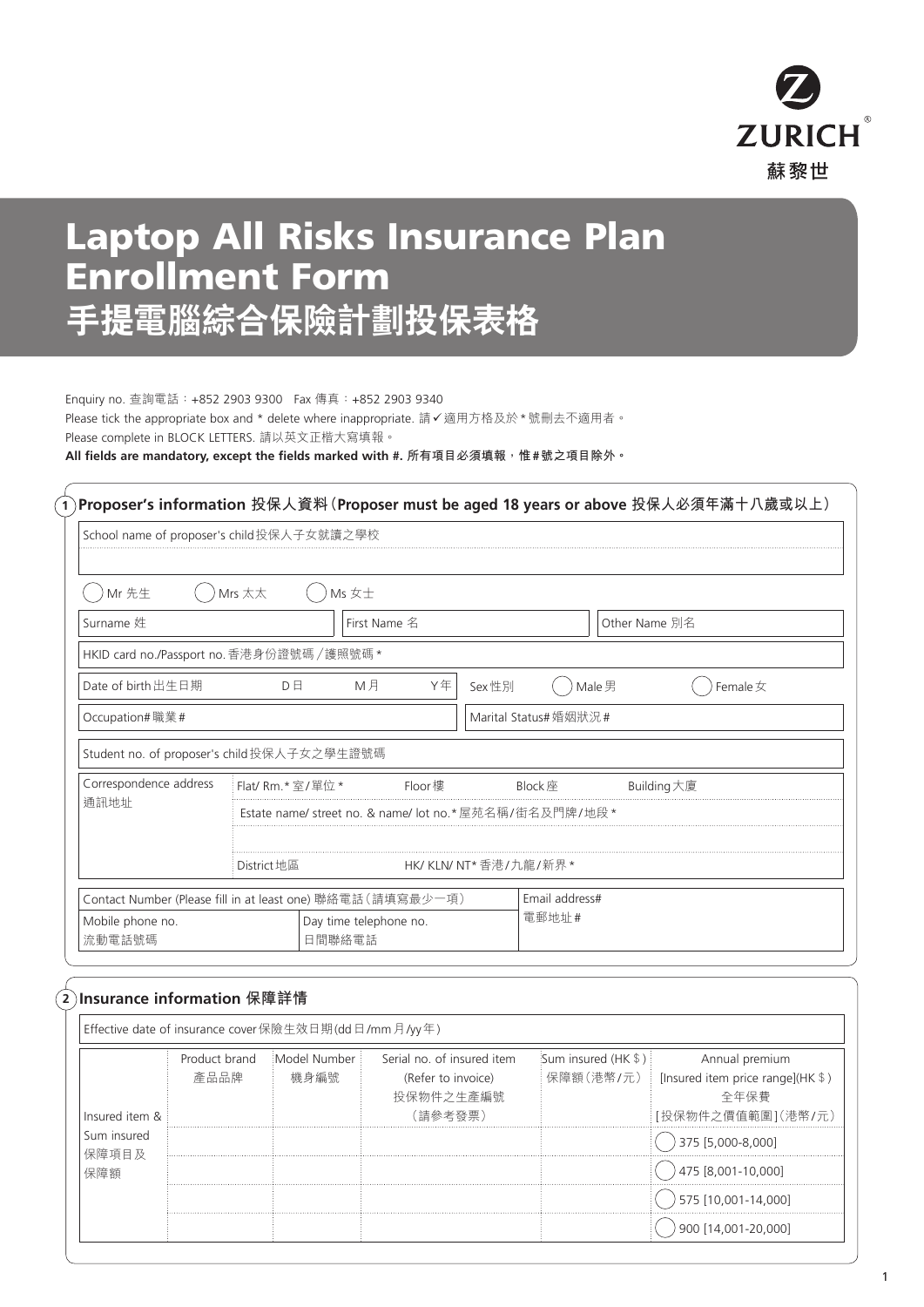| 的信用卡上作保費自動轉賬之用。                             |                                            | The cardholder hereby authorizes Zurich Insurance Company Ltd to charge automatically the premium due from his / her credit card stated<br>above including subsequent premium payment for renewal of this policy and accepts full responsibility for any overdraft on his / her credit<br>card which arises as a result of such transfer. For the continuation of coverage, the cardholder understands that he / she should arrange<br>sufficient credit balance in his / her credit card by the premium due date for the automatic debit of premium.<br>持卡人茲授權蘇黎世保險有限公司從他/她上述之信用卡以直接轉賬自動支付應繳保費金額包括往後續保的各期保費及同意因該等轉賬而<br>令他/她 信用卡出現透支,持卡人願承擔全部責任。為了持續的保障,持卡人明白他/她需於保費到期日前安排足夠的信貸餘額於他/她 |           |    |    |
|---------------------------------------------|--------------------------------------------|----------------------------------------------------------------------------------------------------------------------------------------------------------------------------------------------------------------------------------------------------------------------------------------------------------------------------------------------------------------------------------------------------------------------------------------------------------------------------------------------------------------------------------------------------------------------------------------------------------------------------------------------------------------------------------------|-----------|----|----|
| Credit card type<br>信用卡類別                   | <b>VISA</b>                                |                                                                                                                                                                                                                                                                                                                                                                                                                                                                                                                                                                                                                                                                                        |           |    |    |
| Cardholder's name<br>持卡人姓名:                 |                                            |                                                                                                                                                                                                                                                                                                                                                                                                                                                                                                                                                                                                                                                                                        |           |    |    |
| Credit card no.<br>信用卡號碼:                   |                                            | Credit card expiry date<br>信用卡有效日期至:                                                                                                                                                                                                                                                                                                                                                                                                                                                                                                                                                                                                                                                   |           | M月 | Y年 |
|                                             |                                            |                                                                                                                                                                                                                                                                                                                                                                                                                                                                                                                                                                                                                                                                                        |           |    |    |
| Relationship with proposer<br>與投保人關係:       |                                            |                                                                                                                                                                                                                                                                                                                                                                                                                                                                                                                                                                                                                                                                                        |           |    |    |
| Signature of credit cardholder<br>信用卡持卡人簽署: |                                            | Date 日期:                                                                                                                                                                                                                                                                                                                                                                                                                                                                                                                                                                                                                                                                               | <b>D日</b> | M月 |    |
| 4) Declaration 聲明                           | Insurance Company Limited ("the Company"). | 1. I/We declare that to the best of my/our knowledge and belief the information on this enrolment form is true and complete in every<br>respect . I/We understand that this enrolment form and declaration will form the basis of the contract between me/us and Zurich<br>2. I/We understand that I/we shall refer to the Policy for details of the insurance coverage, exclusion clauses and terms and conditions.<br>3. IWe understand that I/we must complete and provide all information requested in this form, failing which the Company cannot process my/                                                                                                                     |           |    | Y年 |

This insurance application will not be in force until it has been accepted by the Company and the premium has been paid. 此保險申請須待貴公司覆核,接納投保書及繳付保費後才能生效。

## **Notice to Customers relating to the Personal Data (Privacy) Ordinance ("Ordinance") 5有關個人資料(私隱)條例(「私隱條例」)的客戶通知**

- 1. The personal information of customers (include policy owners, insured persons, beneficiaries, premium payors, trustees, policy assignees and claimants) collected or held by **Zurich Insurance Company Ltd ("Company")** may be used by the Company for the following **obligatory purposes** necessary in providing services to the customers (otherwise the Company is unable to provide services to customers who fail to provide the required information):
	- 1) to process, investigate (and assist others to investigate) and determine insurance applications, insurance claims and provide ongoing insurance services;
	- 2) to process requests for payment, and for direct debit authorization;
	- 3) to manage any claim, action and/or proceedings brought against the customers, and to exercise the Company's rights as more particularly defined in applicable policy wording, including but not limited to the subrogation right;
	- 4) to compile statistics or use for accounting and actuarial purposes;
	- 5) to meet the disclosure requirements of any local or foreign law, regulations, codes or guidelines binding on the Company and/or its group **("Zurich Insurance Group")** and conduct matching procedures where necessary;
	- 6) to comply with the legitimate requests or orders of the courts of Hong Kong and regulators including but not limited to the Insurance Authority, Hong Kong Federation of Insurers, auditors, governmental bodies and government-related establishments; 7) to collect debts;
	-
	- 8) to facilitate the Company's authorized service providers to provide services to the Company and/or the customers for the above purposes; and
- 9) to enable an actual or proposed assignee of the Company to evaluate the transaction intended to be the subject of the assignment. 2. The Company may provide any personal information of customers to the following parties, within or outside of Hong Kong, for the

#### **obligatory purposes:**

- 1) companies within the Zurich Insurance Group, or any other company carrying on insurance or reinsurance related business, or an intermediary;
- 2) any agent, contractor or third party service provider who provides administrative, telecommunications, computer, payment or other services to the Zurich Insurance Group in connection with the operation of its business;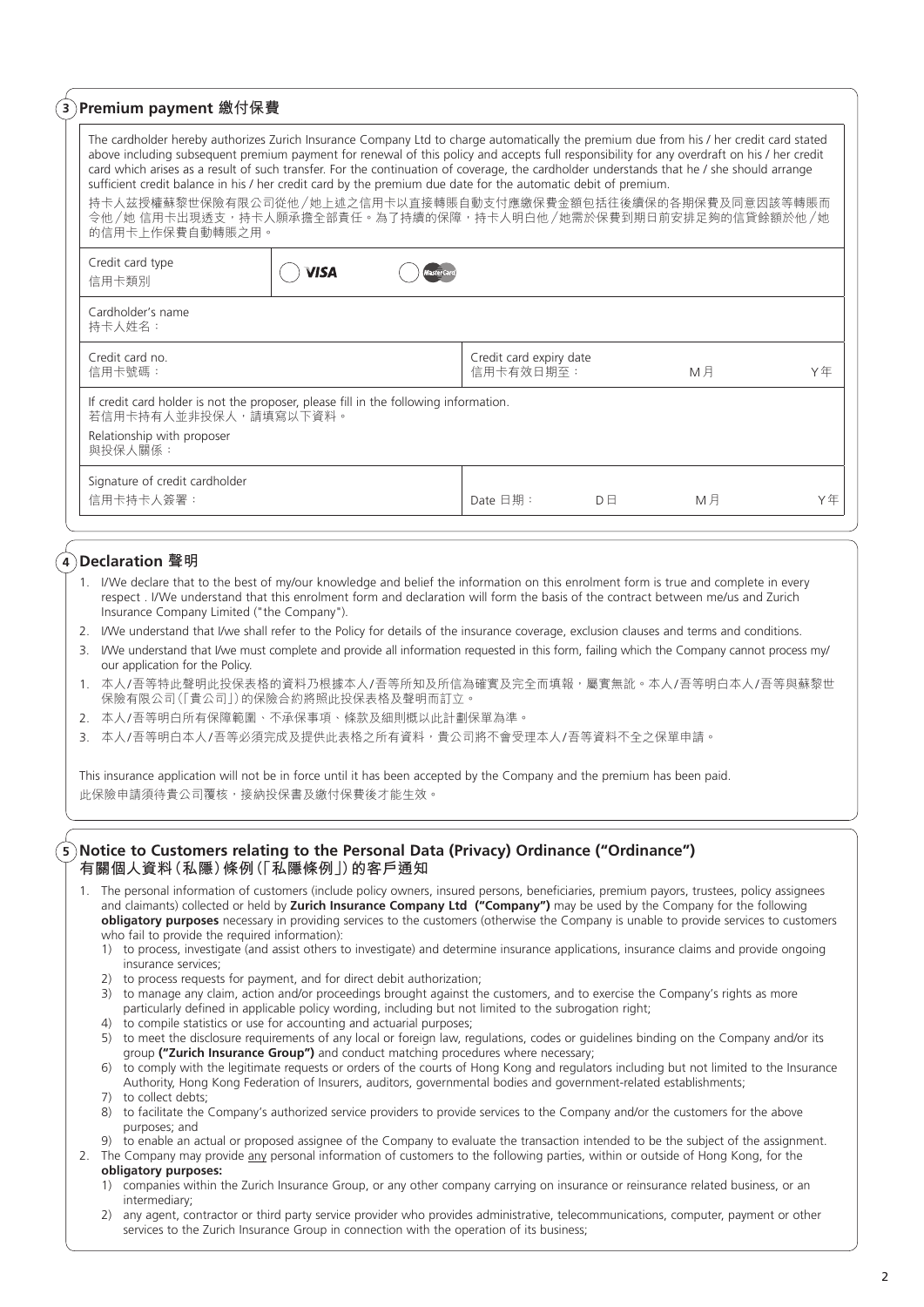#### **Notice to Customers relating to the Personal Data (Privacy) Ordinance ("Ordinance")(continued) 有關個人資料(私隱)條例(「私隱條例」)的客戶通知(續)**

- 3) third party service providers including legal advisors, accountants, investigators, loss adjusters, reinsurers, medical and rehabilitation consultants, surveyors, specialists, repairers, and data processors;
- 4) credit reference agencies, and, in the event of default, any debt collection agencies or companies carrying on claim or investigation services;
- 5) any person to whom the Zurich Insurance Group is under an obligation to make disclosure under the requirements of any law binding on the Zurich Insurance Group or any of its associated companies and for the purposes of any regulations, codes or guidelines issued by governmental, regulatory or other authorities with which the Zurich Insurance Group or any of its associated companies are expected to comply;
- 6) any person pursuant to any order of a court of competent jurisdiction;
- 7) any actual or proposed assignee of the Zurich Insurance Group or transferee of the Zurich Insurance Group's rights in respect of the policy owners.
- *3. Certain personal information of policy owners and insured persons collected or held by the Company, in particular, names, contact information, age, gender, identity document reference, marital status, policy information, claim information, and medical history may be used by the Company for the following voluntary purposes:*
	- *1) to provide marketing materials and conduct direct marketing activities in relation to insurance and/or financial products and services of*  the Zurich Insurance Group and/or other financial services providers, and/or other related services of business partners, with whom the *Company maintains business referral or other arrangements;*
	- *2) to perform customer analysis, profiling and segmentation; and*

*3) to conduct market research and insurance surveys for the Zurich Insurance Group's development of services and insurance products.* The Company is not allowed to use the personal information of any customer for the above voluntary purposes without such customer's consent. In the absence of any "opt-out" request, the Company shall treat the insurance application and continuation of the policy(ies) held with the Company as an indication of no objection of such policy owner and insured person to the Company's use of their personal information for the above voluntary purposes.

- *4. The Company may provide certain personal information, in particular, name, contact information, age, gender and policy information of a policy owner and an insured person, upon such policy owner's and insured person's written consent, to the following parties, within or outside of Hong Kong, for the voluntary purposes:*
	- *1) companies within the Zurich Insurance Group;*
	- *2) other banking/financial institutions, commercial or charitable organisations with whom the Company maintains business referral or other arrangements;*
	- *3) third party marketing service providers and insurance intermediaries.*

The Company is not allowed to provide to any third party the personal information of any customer, specifically, policy owners or insured persons, for the above voluntary purposes without their written consent.

- 5. All customers have the right to access to, correct, or change any of their own personal information held by the Company, and in the case of policy owners and life insured, opt-out of the Company's use and transfer of their personal information for the voluntary purposes, by request in writing to the Company's Personal Data Privacy Officer at the address below. Requests for opt-out must state clearly the full name, identity document number, policy number, telephone number and address of the person making such request. Policy owners and insured persons may otherwise delete both the above paragraphs 3 and 4 (*in italics*) to indicate their wish to opt-out altogether.
	- Personal Data Privacy Officer
	- 26/F, One Island East
	- 18 Westlands Road
	- Island East
	- Hong Kong
- 6. In accordance with the Ordinance, the Company has the right to charge a reasonable fee for processing any data access request.
- 7. In the event of any discrepancy or inconsistencies between the English and Chinese versions of this notice, the English version shall prevail.
- 1. 由Zurich Insurance Company Ltd(「本公司」)收集或持有的客戶(包括保單持有人、受保人、受益人、保費付款人、信託人、保單受讓人 及索償人)個人資料,均可供本公司使用作以下強制性用途,以便為客戶提供服務(否則本公司將無法為未能提供所需資料的客戶提供服 務):
	- 1) 辦理,調查(及協助他人調查)和決定保險申請、保險索償及提供持續的保險服務;
	- 2) 辦理付款要求及直接付款授權;
	- 3) 處理任何對客戶的索償、訴訟及/或司法程序;以及行使本公司的權利(詳情見適用保單條款所定),包括但不限於代位權;
	- 4) 編撰統計數字,或作會計及精算用途;
	- 5) 符合對本公司及 /或其所屬集團(「蘇黎世保險集團」)具約束力的任何本地或外國法例、規則、守則或指引的披露規定及如需要時進行 核對程序;
	- 6) 遵循香港法院及監管機構作出的合法要求或指令,包括但不限於保險業監理處、香港保險業聯會、核數師、政府組織和政府相關機 構;
	- 7) 債務追討;
	- 8) 便利本公司的認可服務供應商,就上述目的為本公司及/或客戶提供服務;及
	- 9) 使本公司的實際或建議承讓人能夠評核擬進行涉及有關轉讓的交易。
	- 本公司可就**強制性用途**,向以下於香港境內或境外的人士提供任何客戶個人資料:
	- 1) 蘇黎世保險集團成員公司,或任何進行保險或再保險相關業務的其他公司或中介人;
	- 2) 任何向蘇黎世保險集團提供行政、電訊、電腦、付款或其他與其業務運作有關的服務的代理人、承包商或第三方服務供應商;
	- 3) 第三方服務供應商,包括法律顧問、會計師、調查員、理賠師、再保公司、醫護及復康顧問、考察員、專家、維修人員、及資料處理 者;
	- 4) 信貸諮詢機構、而在客戶欠賬時,任何債務追收代理或進行索償或調查服務的公司;<br>5) 根據對蘇黎世保險集團或其任何關連機構具約束力的任何法例,及就任何由政府、監
	- 根據對蘇黎世保險集團或其任何關連機構具約束力的任何法例,及就任何由政府、監管或其他機關所頒佈且蘇黎世保險集團或其任何 關連機構預期須遵守的任何規例、守則或指引而言,蘇黎世保險集團有責任向其作出披露的任何人士;
	- 6) 根據主管司法權區的法院的任何頒令的任何人士;及
	- 7) 蘇黎世保險集團的任何實際或建議承讓人或蘇黎世保險集團對保單持有人的權利的受讓人。